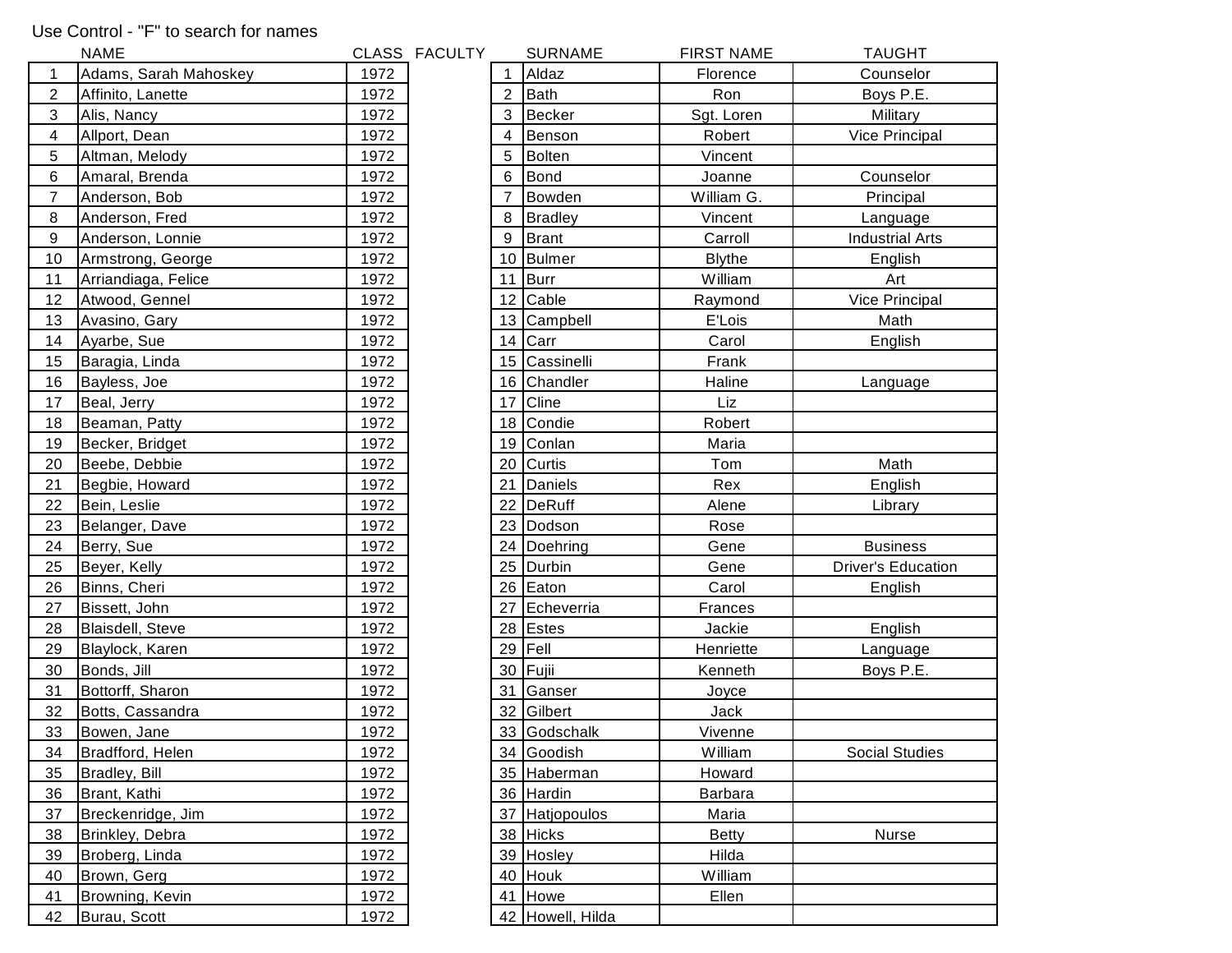| 43 | Burdick, Clinton   | 1972 |    | 43 Howton     | William         |
|----|--------------------|------|----|---------------|-----------------|
| 44 | Burnett, Patti     | 1972 | 44 | Johnson       | Charles         |
| 45 | Burns, Karen       | 1972 |    | 45 Johnson    | Kenneth         |
| 46 | Bussey, Jim        | 1972 | 46 | Kalmeyer      | Dorothy         |
| 47 | Button, Cliff      | 1972 | 47 | Kiger         | Sgt. Georg      |
| 48 | Cain, Betsy        | 1972 | 48 | Krall         | Gerald          |
| 49 | Campbell, Victor   | 1972 |    | 49 Longobardo | Leo             |
| 50 | Canson, Judy       | 1972 |    | 50 Luchetti   | Bob             |
| 51 | Carlton, Mark      | 1972 | 51 | Mabry         | Claude          |
| 52 | Carrington, Robert | 1972 |    | 52 Marsh      | Phinnie         |
| 53 | Carvin, Kathy      | 1972 |    | 53 Martin     | John            |
| 54 | Casey, Laurie      | 1972 |    | 54 Maruca     | Joe             |
| 55 | Cassity, Sammie    | 1972 |    | 55 Matthie    | Elizabeth       |
| 56 | Caulk, Marjorie    | 1972 |    | 56 Mayeroff   | John            |
| 57 | Cerfoglio, Mark    | 1972 | 57 | McComas       | Hazel           |
| 58 | Chen, Cathy        | 1972 |    | 58 McNew      | Hardy           |
| 59 | Chen, Liz          | 1972 |    | 59 Meyers     | Margie          |
| 60 | Chin, Joyce        | 1972 |    | 60 Miller     | Frederick       |
| 61 | Chotas, Mary       | 1972 | 61 | Miller        | Mary            |
| 62 | Choy, Mike         | 1972 |    | 62 Miller     | Evelyn          |
| 63 | Clark, Peggy       | 1972 |    | 63 Milligan   | Lyn             |
| 64 | Clifford, Stephen  | 1972 |    | 64 Morgan     | Bud O.J.        |
| 65 | Cochran, Chris     | 1972 |    | 65 Morlang    | William         |
| 66 | Cofer, Vickie      | 1972 |    | 66 Morrison   | Jim             |
| 67 | Cole, Mike         | 1972 |    | 67 Mortara    | Gene            |
| 68 | Cook, Richard      | 1972 |    | 68 Murphy     | Dr. Millard     |
| 69 | Cook, Stephen      | 1972 |    | 69 Muth       | Margaret        |
| 70 | Cooke, Dan         | 1972 |    | 70 Nagel      | Mary            |
| 71 | Cooper, Joni       | 1972 | 71 | Neal          | Jack            |
| 72 | Craig, Mark        | 1972 | 72 | Nicholas      | <b>Rose</b>     |
| 73 | Crompton, Jan      | 1972 |    | 73 Olson      | <b>Betty</b>    |
| 74 | Crowley, Mona      | 1972 | 74 | Parker        | Anne            |
| 75 | Culp, Jeri         | 1972 |    | 75 Phillips   | Peggy           |
| 76 | Cunning, Tom       | 1972 |    | 76 Picollo    | Marvin E.       |
| 77 | Cunningham, Paula  | 1972 | 77 | Purington     | Jean            |
| 78 | Cuno, Steve        | 1972 | 78 | Rausch        | Janice          |
| 79 | Dankworth, Jeff    | 1972 |    | 79 Reil       | <b>Maryjean</b> |
| 80 | Danos, Kathy       | 1972 |    | 80 Rosaschi   | Andrew          |
| 81 | Davis, Jim         | 1972 | 81 | Ryan          | Thomas          |
| 82 | Denniston, Sue     | 1972 |    | 82 Ryan       | Margaret        |
| 83 | Digino, Peter      | 1972 |    | 83 Ryerse     | Charles         |
| 84 | Doiron, DeSha      | 1972 |    | 84 Schroeder  | Florence        |
| 85 | Doss, Brad         | 1972 |    | 85 Sevilla    | Fidel           |
| 86 | Drakulich, Steve   | 1972 |    | 86 Shields    | Mel             |

| 43               | Burdick, Clinton   | 1972 |    | 43 Howton    | William      | Counselor                 |
|------------------|--------------------|------|----|--------------|--------------|---------------------------|
| 44               | Burnett, Patti     | 1972 |    | 44 Johnson   | Charles      | Military                  |
| $45\,$           | Burns, Karen       | 1972 |    | 45 Johnson   | Kenneth      | <b>Industrial Arts</b>    |
| 46               | Bussey, Jim        | 1972 |    | 46 Kalmeyer  | Dorothy      | Girls P.E.                |
| 47               | Button, Cliff      | 1972 |    | 47 Kiger     | Sgt. George  | Military                  |
| 48               | Cain, Betsy        | 1972 |    | 48 Krall     | Gerald       | <b>Industrial Arts</b>    |
| 49               | Campbell, Victor   | 1972 | 49 | Longobardo   | Leo          | <b>Driver's Education</b> |
| 50               | Canson, Judy       | 1972 | 50 | Luchetti     | <b>Bob</b>   |                           |
| 51               | Carlton, Mark      | 1972 |    | 51 Mabry     | Claude       | Health                    |
| 52               | Carrington, Robert | 1972 |    | 52 Marsh     | Phinnie      | Boys P.E.                 |
| 53               | Carvin, Kathy      | 1972 |    | 53 Martin    | John         |                           |
| 54               | Casey, Laurie      | 1972 |    | 54 Maruca    | Joe          |                           |
| $55\overline{)}$ | Cassity, Sammie    | 1972 |    | 55 Matthie   | Elizabeth    | Counselor                 |
| 56               | Caulk, Marjorie    | 1972 |    | 56 Mayeroff  | John         | <b>Social Studies</b>     |
| 57               | Cerfoglio, Mark    | 1972 |    | 57 McComas   | Hazel        | Art                       |
| 58               | Chen, Cathy        | 1972 |    | 58 McNew     | Hardy        | English                   |
| 59               | Chen, Liz          | 1972 |    | 59 Meyers    | Margie       | <b>Business</b>           |
| 60               | Chin, Joyce        | 1972 | 60 | Miller       | Frederick    | <b>Social Studies</b>     |
| 61               | Chotas, Mary       | 1972 | 61 | Miller       | Mary         | <b>Business</b>           |
| 62               | Choy, Mike         | 1972 |    | 62 Miller    | Evelyn       |                           |
| 63               | Clark, Peggy       | 1972 |    | 63 Milligan  | Lyn          | Math                      |
| 64               | Clifford, Stephen  | 1972 |    | 64 Morgan    | Bud O.J.     | <b>Industrial Arts</b>    |
| 65               | Cochran, Chris     | 1972 |    | 65 Morlang   | William      | <b>Social Studies</b>     |
| 66               | Cofer, Vickie      | 1972 |    | 66 Morrison  | Jim          | Social Studies            |
| 67               | Cole, Mike         | 1972 |    | 67 Mortara   | Gene         | Science                   |
| 68               | Cook, Richard      | 1972 |    | 68 Murphy    | Dr. Millard  | Counselor                 |
| 69               | Cook, Stephen      | 1972 |    | 69 Muth      | Margaret     | English                   |
| 70               | Cooke, Dan         | 1972 | 70 | Nagel        | Mary         | English                   |
| 71               | Cooper, Joni       | 1972 | 71 | Neal         | Jack         | Music                     |
| 72               | Craig, Mark        | 1972 |    | 72 Nicholas  | Rose         |                           |
| 73               | Crompton, Jan      | 1972 |    | 73 Olson     | <b>Betty</b> | Math                      |
| 74               | Crowley, Mona      | 1972 |    | 74 Parker    | Anne         | English                   |
| 75               | Culp, Jeri         | 1972 |    | 75 Phillips  | Peggy        | <b>Business</b>           |
| 76               | Cunning, Tom       | 1972 |    | 76 Picollo   | Marvin E.    | Superintendent            |
| 77               | Cunningham, Paula  | 1972 |    | 77 Purington | Jean         | English                   |
| 78               | Cuno, Steve        | 1972 |    | 78 Rausch    | Janice       |                           |
| 79               | Dankworth, Jeff    | 1972 |    | 79 Reil      | Maryjean     |                           |
| 80               | Danos, Kathy       | 1972 |    | 80 Rosaschi  | Andrew       | Vice Principal            |
| 81               | Davis, Jim         | 1972 |    | 81 Ryan      | Thomas       | English                   |
| 82               | Denniston, Sue     | 1972 |    | 82 Ryan      | Margaret     | Language                  |
| 83               | Digino, Peter      | 1972 |    | 83 Ryerse    | Charles      | Boys P.E.                 |
| 84               | Doiron, DeSha      | 1972 | 84 | Schroeder    | Florence     |                           |
| 85               | Doss, Brad         | 1972 |    | 85 Sevilla   | Fidel        |                           |
| 86               | Drakulich, Steve   | 1972 |    | 86 Shields   | Mel          |                           |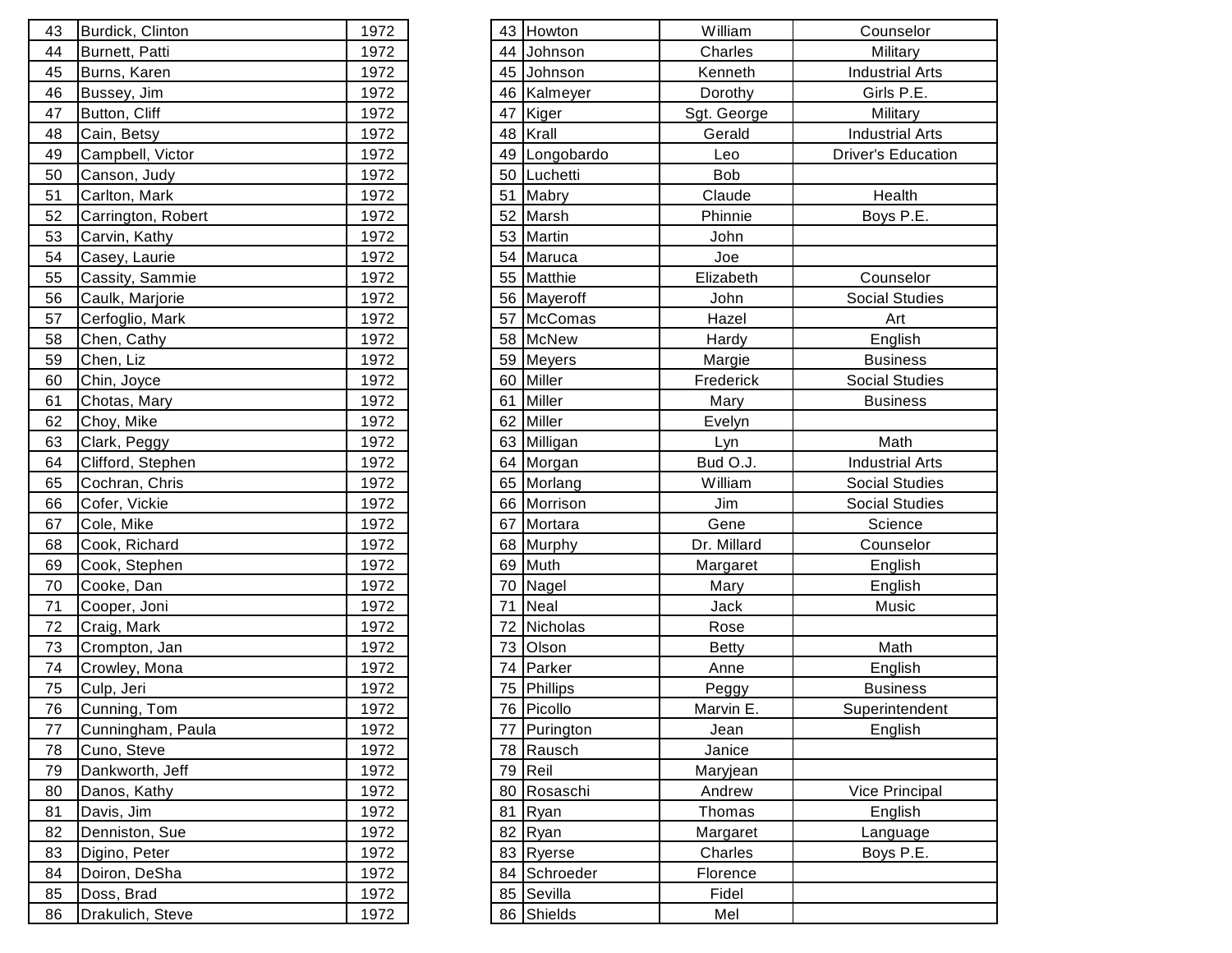| 87  | Duchaine, Ken     | 1972 |  | 87 Simonian   | Simon    |
|-----|-------------------|------|--|---------------|----------|
| 88  | Duke, Dean        | 1972 |  | 88 Speegle    | Dianne   |
| 89  | Dunagin, Debbie   | 1972 |  | 89 Starrett   | Marcia   |
| 90  | Duncan, Glenn     | 1972 |  | 90 Stephenson | Rosemary |
| 91  | Earnest, Sara     | 1972 |  | 91 Stevenson  | Caroline |
| 92  | Echeverria, Chris | 1972 |  | 92 Stewart    | Jean     |
| 93  | Elder, Alison     | 1972 |  | 93 Streng     | George   |
| 94  | Ennis, Charles    | 1972 |  | 94 Sullivan   | Gary     |
| 95  | Ernest, Gail      | 1972 |  | 95 Sullivan   | Mary     |
| 96  | Erwin, Sue        | 1972 |  | 96 Swinden    | Eleanor  |
| 97  | Eshelman, Bruce   | 1972 |  | 97 Taylor     | Tom      |
| 98  | Esquivel, Glenn   | 1972 |  | 98 Ternan     | Philip   |
| 99  | Evans, Gayle      | 1972 |  | 99 Trout      | Lloyd    |
| 100 | Evans, Shane      | 1972 |  | 100 Vigoren   | Annett   |
| 101 | Ewers, Michelle   | 1972 |  | 101 Walker    | Harry    |
| 102 | Fabre, Patti      | 1972 |  | 102 Woodford  | Taunya   |
| 103 | Fair, Ed          | 1972 |  | 103 Zucco     | Lewis    |
| 104 | Fairman, Suzy     | 1972 |  |               |          |
| 105 | Falls, Mark       | 1972 |  |               |          |
| 106 | Farnham, Tom      | 1972 |  |               |          |
| 107 | Fay, Kirk         | 1972 |  |               |          |
| 108 | Fenner, Van       | 1972 |  |               |          |
| 109 | Fenske, Gail      | 1972 |  |               |          |
| 110 | Ferguson, Anita   | 1972 |  |               |          |
| 111 | Ferguson, Lynette | 1972 |  |               |          |
| 112 | Ferguson, Richard | 1972 |  |               |          |
| 113 | Fikejs, Denise    | 1972 |  |               |          |
| 114 | Finley, Barbara   | 1972 |  |               |          |
| 115 | Fisher, Jim       | 1972 |  |               |          |
| 116 | Fleishmann, Fritz | 1972 |  |               |          |
| 117 | Fleming, Chip     | 1972 |  |               |          |
| 118 | Flucher, Warren   | 1972 |  |               |          |
| 119 | Foard, Debi       | 1972 |  |               |          |
| 120 | Foote, Brenda     | 1972 |  |               |          |
| 121 | Ford, Michele     | 1972 |  |               |          |
| 122 | Forman, Bill      | 1972 |  |               |          |
| 123 | Forson, Greg      | 1972 |  |               |          |
| 124 | Foulk, Bradley    | 1972 |  |               |          |
| 125 | Fowler, Vickie    | 1972 |  |               |          |
| 126 | Francivich, Jeff  | 1972 |  |               |          |
| 127 | Franklin, Ed      | 1972 |  |               |          |
| 128 | Freeman, Debbie   | 1972 |  |               |          |
| 129 | Freemont, Brent   | 1972 |  |               |          |
| 130 | Fuchs, Dennis     | 1972 |  |               |          |

| 87  | Duchaine, Ken     | 1972 |  | 87 Simonian   | Simon    | Science                   |
|-----|-------------------|------|--|---------------|----------|---------------------------|
| 88  | Duke, Dean        | 1972 |  | 88 Speegle    | Dianne   |                           |
| 89  | Dunagin, Debbie   | 1972 |  | 89 Starrett   | Marcia   |                           |
| 90  | Duncan, Glenn     | 1972 |  | 90 Stephenson | Rosemary |                           |
| 91  | Earnest, Sara     | 1972 |  | 91 Stevenson  | Caroline | Girls P.E.                |
| 92  | Echeverria, Chris | 1972 |  | 92 Stewart    | Jean     |                           |
| 93  | Elder, Alison     | 1972 |  | 93 Streng     | George   |                           |
| 94  | Ennis, Charles    | 1972 |  | 94 Sullivan   | Gary     | <b>Social Studies</b>     |
| 95  | Ernest, Gail      | 1972 |  | 95 Sullivan   | Mary     | English                   |
| 96  | Erwin, Sue        | 1972 |  | 96 Swinden    | Eleanor  | Home Economics            |
| 97  | Eshelman, Bruce   | 1972 |  | 97 Taylor     | Tom      |                           |
| 98  | Esquivel, Glenn   | 1972 |  | 98 Ternan     | Philip   | Science                   |
| 99  | Evans, Gayle      | 1972 |  | 99 Trout      | Lloyd    | <b>Social Studies</b>     |
| 100 | Evans, Shane      | 1972 |  | 100 Vigoren   | Annett   |                           |
| 101 | Ewers, Michelle   | 1972 |  | 101 Walker    | Harry    | English                   |
| 102 | Fabre, Patti      | 1972 |  | 102 Woodford  | Taunya   | English                   |
|     | 103   Fair, Ed    | 1972 |  | 103 Zucco     | Lewis    | <b>Driver's Education</b> |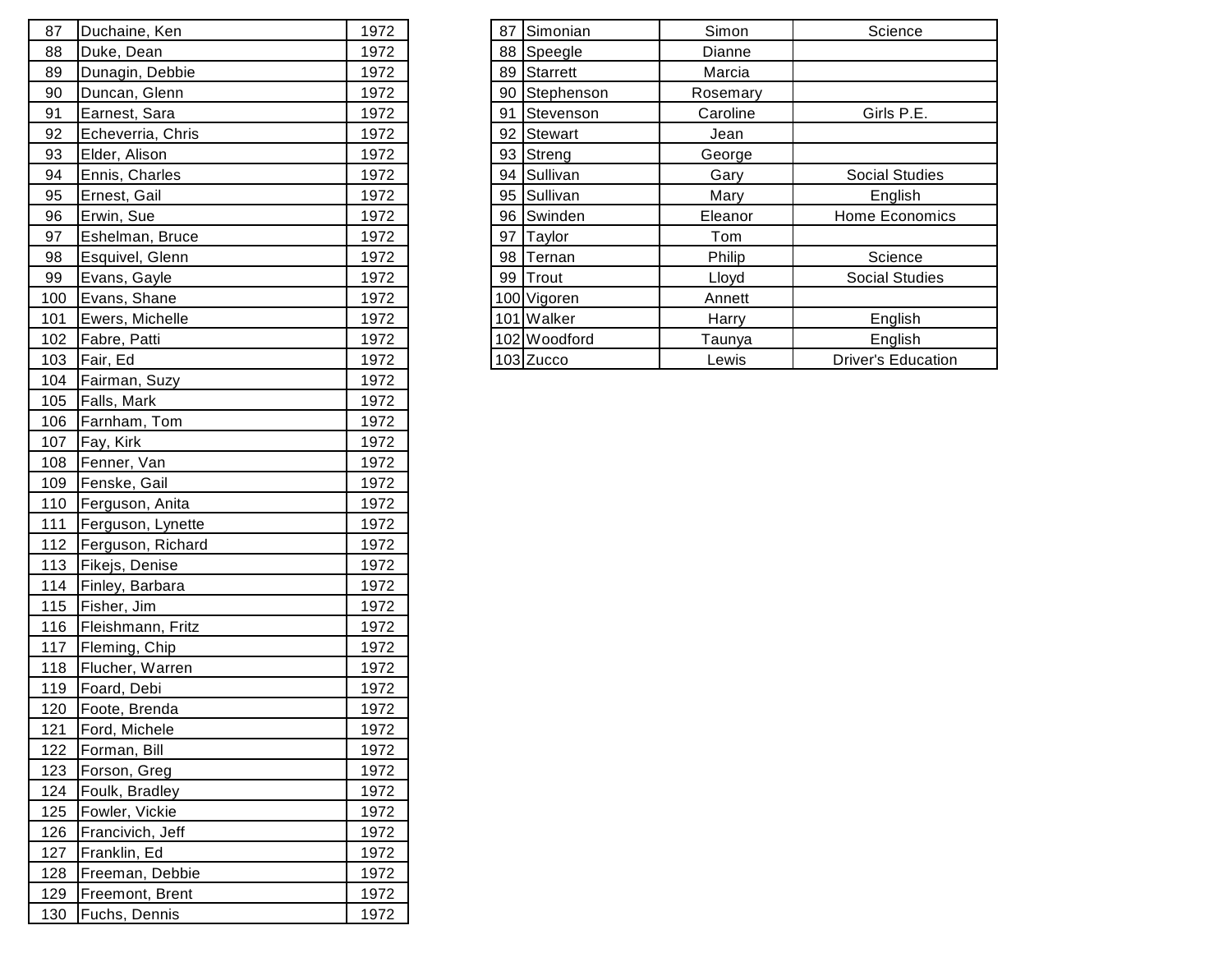| 131        | Gallagher, Mike     | 1972          |
|------------|---------------------|---------------|
| 132        | Galli, Dieon        | 1972          |
| 133        | Gammon, Jay         | 1972          |
| 134        | Gavica, Joe         | 1972          |
| 135        | Geyer, Judy         | 1972          |
| 136        | Ghisletta, Donna    | 1972          |
| 137        | Gibson, Jim         | <u>1972</u>   |
| 138        | Gilleland, Virginia | <u>1972</u>   |
| 139        | Gleed, Candy        | 1972          |
| 140        | Goddard, Larry      | 1972          |
| 141        | Gonfiantini, Nello  | 1972          |
| 142        | Goss, Marni         | <u> 1972 </u> |
| 143        | Grantham, Raymond   | <u>1972</u>   |
| 144        | Gray, Leslie        | 1972          |
| 145        | Green, Mike         | 1972          |
| 146        | Grigsby, Lynne      | 1972          |
| 147        | Griswold, Morlee    | <u>1972</u>   |
| 148        | Gross, Shelly       | 1972          |
| 149        | Hackbarth, Robert   | 1972          |
| 150        | Hackulich, Sharon   | 1972          |
| 151        | Halecky, Nikki      | 1972          |
| 152        | Hall, Debbie        | <u> 1972 </u> |
| 153        | Hand, Charles       | 1972          |
| 154        | Handy, Kathy        | 1972          |
| 155        | Handy, Tim          | 1972          |
| 156        | Hanna, Jeff         | 1972          |
| 157        | Hansen, Lisa        | <u>1972</u>   |
| 158        | Hansen, Trudy       | 1972          |
| 159        | Hanson, Lynn        | 1972          |
| 160        | Harris, Sue         | 1972          |
| 161        | Harshbarger, Gloria | 1972          |
| 162        | Hay, Tim            | <u>1972</u>   |
| 163        | Heffneider, Sherry  | 1972          |
| 164        | Heidtman, Sherrie   | 1972          |
| 165        | Heinen, Nancy       | 1972          |
| 166        | Henry, Greg         | 1972          |
| 167        | Herndon, Michelle   | <u>1972</u>   |
| 168        | Hibbs, Tim          | 1972          |
| 169        | Hildebrand, Alan    | 1972          |
| 170        | Hinton, Robert      | 1972          |
| 171        | Hitchcock, Sandi    | 1972          |
| <u>172</u> | Hollingsworth, Jeff | 1972          |
| 173        | Holmes, Marilyn     | 1972          |
| 174        | Howard, Robert      | 1972          |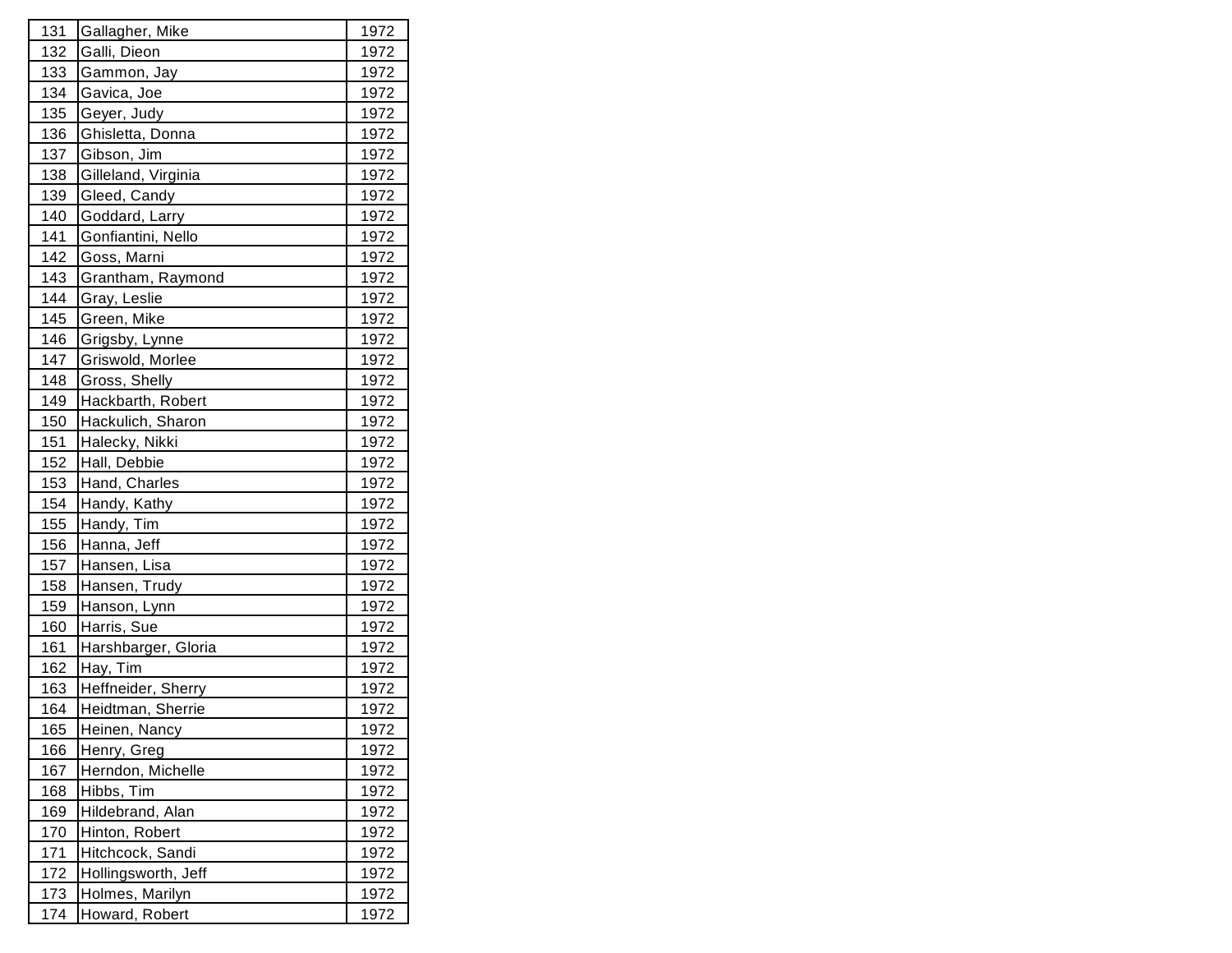| 175         | Hubert, Debbie    | 1972          |
|-------------|-------------------|---------------|
| 176         | Hueftle, Beth     | 1 <u>972</u>  |
| 177         | Hull, Pam         | 1972          |
| 178         | Hummell, Marcia   | 1972          |
| 179         | Hunfeld, Jarry    | 1972          |
| 180         | Hutchison, Mark   | 1972          |
| 181         | Jack, Darrell     | <u> 1972 </u> |
| 182         | Jackson, Chuck    | 1972          |
| 183         | Jaggers, Tom      | 1972          |
| 184         | James, Denise     | 1972          |
| 185         | James, Laurie     | 1972          |
| 186         | Jamieson, Brad    | <u> 1972 </u> |
| 187         | Jerome, Rick      | <u> 1972 </u> |
| 188         | Johnson, Jennifer | 1972          |
| 189         | Johnson, Linda    | 1972          |
| 190         | Johnson, Neil     | 1972          |
| 191         | Jones, Debbie     | 1972          |
| 192         | Jones, Steve      | 1972          |
| 193         | Juenke, Colleen   | 1972          |
| 194         | Keil, Ron         | 1972          |
| 195         | Kinder, Tova      | 1972          |
| 196         | King, Carolyn     | <u> 1972 </u> |
| 197         | Kinser, Robert    | 1972          |
| 198         | Kittrell, Karrie  | <u>1972</u>   |
| 199         | Kizziar, Steve    | 1972          |
| 200         | Kleiner, Becky    | 1972          |
| 201         | Koehn, Kathy      | <u> 1972 </u> |
| 202         | Kopetsky, Ren'ee  | 1972          |
| 203         | Kristie, Cory     | <u>1972</u>   |
| 204         | Kronick, Arvin    | 1972          |
| 205         | Kunkle, Debbie    | 1972          |
| 206         | LaMay, Mary       | <u> 1972 </u> |
| 207         | Landolt, Steve    | 1972          |
| 208         | Lang, Bill        | 1972          |
| 209         | L'Angelle, Pat    | 1972          |
| 210         | Lauderdale, Lance | 1972          |
| <u> 211</u> | Laughlin, Dave    | <u> 1972 </u> |
| <u>212</u>  | Laughter, Diane   | 1972          |
| 213         | Lavari, Victoria  | 1972          |
| 214         | Lee, Ron          | 1972          |
| 215         | Leeks, Jackie     | 1972          |
| 216         | Leighton, Jane    | 1972          |
| 217         | Leiker, Lorrie    | 1972          |
| 218         | Leonard, Guy      | 1972          |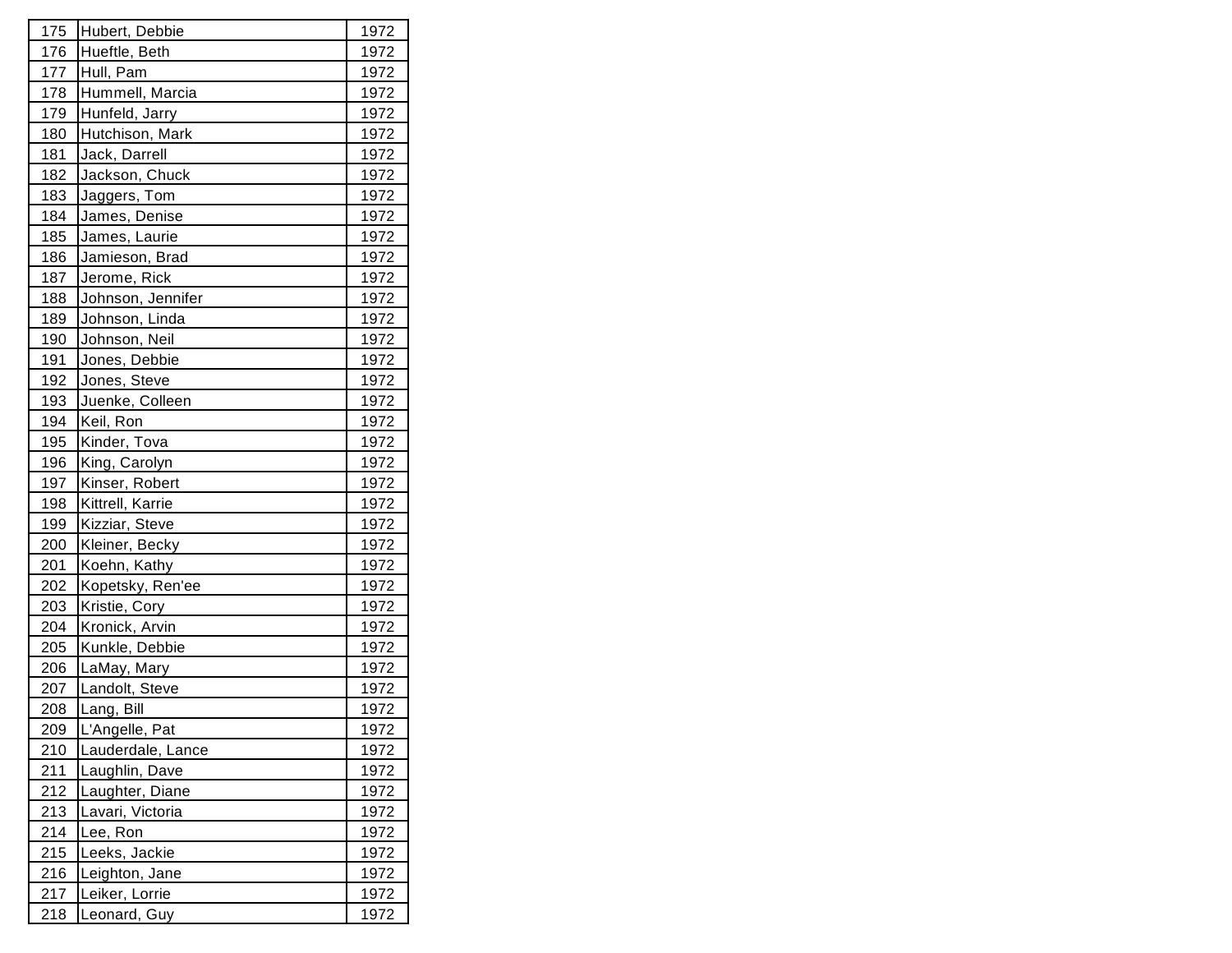| 219        | Lewis, Mark        | 1972        |
|------------|--------------------|-------------|
| 220        | Link, Penny        | 1972        |
| <u>221</u> | Logan, Chris       | 1972        |
| 222        | Longballa, Phil    | 1972        |
| 223        | Lopez, Steve       | 1972        |
| 224        | Lorello, Janelle   | 1972        |
| 225        | Lucke, Mike        | 1972        |
| <u>226</u> | Lusich, Patty      | 1972        |
| 227        | Lyons, Karen       | 1972        |
| 228        | MacArthur, Vickie  | 1972        |
| 229        | MacDonald, Kathy   | 1972        |
| 230        | Madsen, Kathie     | 1972        |
| 231        | Mahood, Janet      | 1972        |
| 232        | Maness, Perry      | 1972        |
| 233        | Marin, Mark        | 1972        |
| 234        | Markharr, Ward     | 1972        |
| 235        | Mastalka, Debbie   | 1972        |
| 236        | Mathewson, Alice   | 1972        |
| 237        | Matthews, Wnedy    | 1972        |
| 238        | Maw, Beth          | 1972        |
| 239        | May, Cheryl        | 1972        |
| 240        | McConnell, Kevin   | 1972        |
| 241        | McCormick, Linda   | 1972        |
| 242        | McCulloch, Rick    | 1972        |
| 243        | McEwen, Jackie     | 1972        |
| 244        | McMonigle, Valerie | 1972        |
| 245        | McNees, Sue        | 1972        |
| 246        | Meich, Mark        | 1972        |
| 247        | Melcher, Joe       | 1972        |
| 248        | Meltom, Royle      | 1972        |
| 249        | Mentaberry, Marla  | 1972        |
| 250        | Merkouris, Connie  | 1972        |
| 251        | Merryman, Steve    | 1972        |
| 252        | Metzger, Annamarie | 1972        |
| 253        | Meyer, Larry       | 1972        |
| 254        | Middleton, Debbie  | 1972        |
| <u>255</u> | Millard, Mary      | <u>1972</u> |
| <u>256</u> | Mirch, Theresa     | 1972        |
| 257        | Mize, Steve+B199   | 1972        |
| 258        | Modawell, Dwight   | 1972        |
| 259        | Mongolo, Renee     | 1972        |
| <u>260</u> | Moore, Becky       | 1972        |
| 261        | Moore, Cherrice    | 1972        |
| 262        | Moran, Kathy       | 1972        |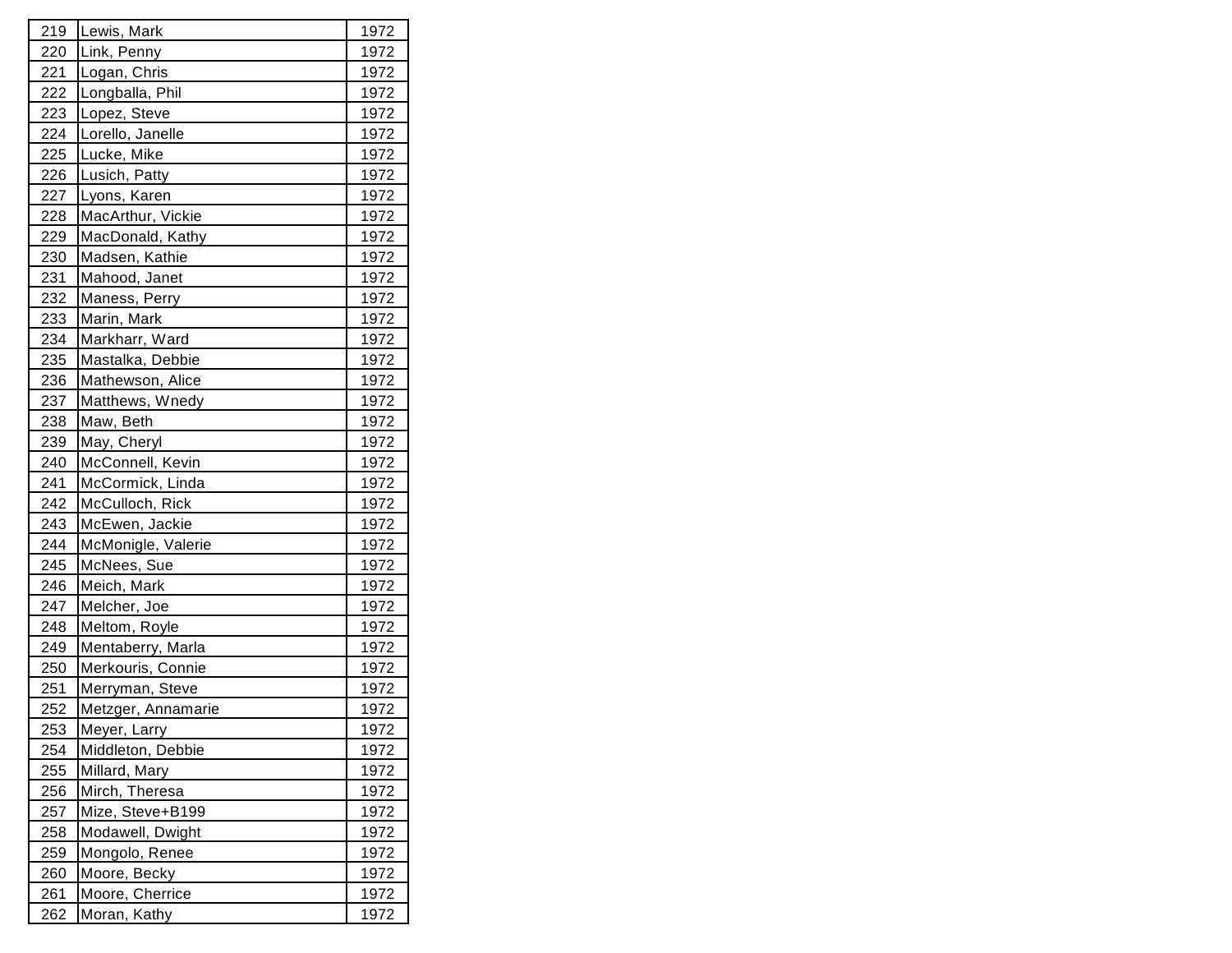| 263        | Morcom, Mary        | 1972          |
|------------|---------------------|---------------|
| 264        | Morgan, Charles     | 1972          |
| 265        | Morhouse Debbie     | 1972          |
| 266        | Morris, Ken         | 1972          |
| 267        | Morrison, Tim       | 1972          |
| 268        | Mosconi, Laura      | 1972          |
| 269        | Moser, Jay          | 1972          |
| 270        | Moss, Larry         | 1972          |
| 271        | Mueller, Bill       | 1972          |
| 272        | Muller, Muggy       | 1972          |
| 273        | Nebes, Sue          | 1972          |
| 274        | Nelson, Shane       | 1972          |
| 275        | Neuffer, Mike       | 1972          |
| 276        | Niederberger, Randy | 1972          |
| 277        | Nielsen, Niels P.   | 1972          |
| 278        | Nyblom, Robert      | 1972          |
| 279        | Oaks, Scott         | 1972          |
| 280        | Obacka, Jay         | 1972          |
| 281        | Obester, Jon        | 1972          |
| 282        | O'Brien, Dinah      | 1972          |
| 283        | O'Brien, Evelyn     | 1972          |
| 284        | Opton, Mike         | 1972          |
| 285        | Otte, Nancy         | 1972          |
| 286        | Owen, Tim           | 1972          |
| 287        | Page, Teri          | 1972          |
| 288        | Palm, Jim           | 1972          |
| 289        | Parga, Linda        | 1972          |
| 290        | Parker, Daniel      | 1972          |
| 291        | Parry, Kevin        | 1972          |
| 292        | Paxman, Mary        | 1972          |
| 293        | Peebles, Barbara    | 1972          |
| 294        | Pelic, Chris        | 1972          |
| 295        | Peterson, Cindy     | 1972          |
| 296        | Peterson, Rick      | 1972          |
| 297        | Peterson, Steve     | 1972          |
| 298        | Phelps, James       | 1972          |
| <u>299</u> | Platt, David        | <u> 1972 </u> |
| 300        | Pleasants, Barbara  | 1972          |
| 301        | Pointer, Kevin      | 1972          |
| 302        | Pond, Jaff          | 1972          |
| 303        | Powell, Tom         | 1972          |
| 304        | Prada, Luis         | 1972          |
| 305        | Presser, Judy       | 1972          |
| 306        | Pullen, Lorraine    | 1972          |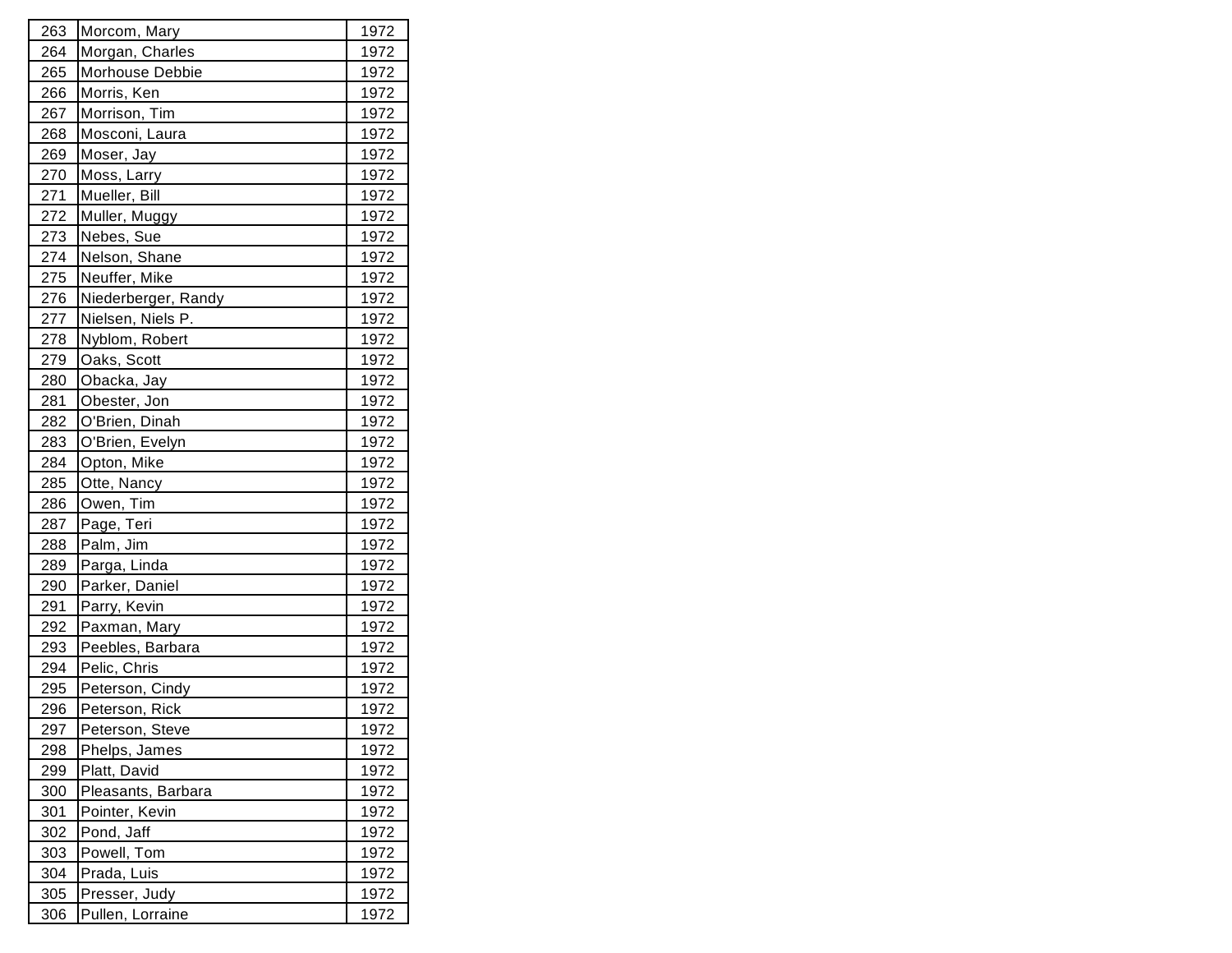| 307 | Purdy, Rod        | 1972        |
|-----|-------------------|-------------|
| 308 | Puryear, Jerry    | 1972        |
| 309 | Pyzel, Lisa       | 1972        |
| 310 | Quist, David      | 1972        |
| 311 | Ramsey, Roberta   | 1972        |
| 312 | Rasmussen, Leif   | 1972        |
| 313 | Rea, Mark         | 1972        |
| 314 | Reddick, Jim      | 1972        |
| 315 | Reilly, Linda     | 1972        |
| 316 | Reinhardt, Jack   | 1972        |
| 317 | Rhodes, Ron       | 1972        |
| 318 | Ricks, John       | 1972        |
| 319 | Riussell, Bruce   | 1972        |
| 320 | Robinette, Pamela | 1972        |
| 321 | Roelofs, Mark     | 1972        |
| 322 | Romine, Richard   | 1972        |
| 323 | Rose, Maria       | 1972        |
| 324 | Rose, Valerie     | 1972        |
| 325 | Ross, Greg        | 1972        |
| 326 | Ross, Julie       | 1972        |
| 327 | Rowe, Terri       | 1972        |
| 328 | Ryser, Chip       | 1972        |
| 329 | Saibini, Diane    | 1972        |
| 330 | Sanchez, Mona     | 1972        |
| 331 | Saucier, Rob      | 1972        |
| 332 | Saulnier, Norm    | 1972        |
| 333 | Schlieve, Peggy   | 1972        |
| 334 | Seaman, Mona      | 1972        |
| 335 | Selander, Steve   | 1972        |
| 336 | Sendall, Colin    | 1972        |
| 337 | Sheppard, Mary    | 1972        |
| 338 | Sizemore, Kathy   | 1972        |
| 339 | Smith, Allison    | 1972        |
| 340 | Smith, Frank      | 1972        |
| 341 | Smith, Lucinda    | 1972        |
| 342 | Snow, Randy       | 1972        |
| 343 | Soben, Pat        | <u>1972</u> |
| 344 | Sohrt, Pam        | 1972        |
| 345 | Sommer, Sue       | 1972        |
| 346 | Sorenson, Debbie  | 1972        |
| 347 | Spencer, Rhonda   | 1972        |
| 348 | Spooner, Terry    | 1972        |
| 349 | Spurgeon, Blanche | 1972        |
| 350 | St. Clair, David  | 1972        |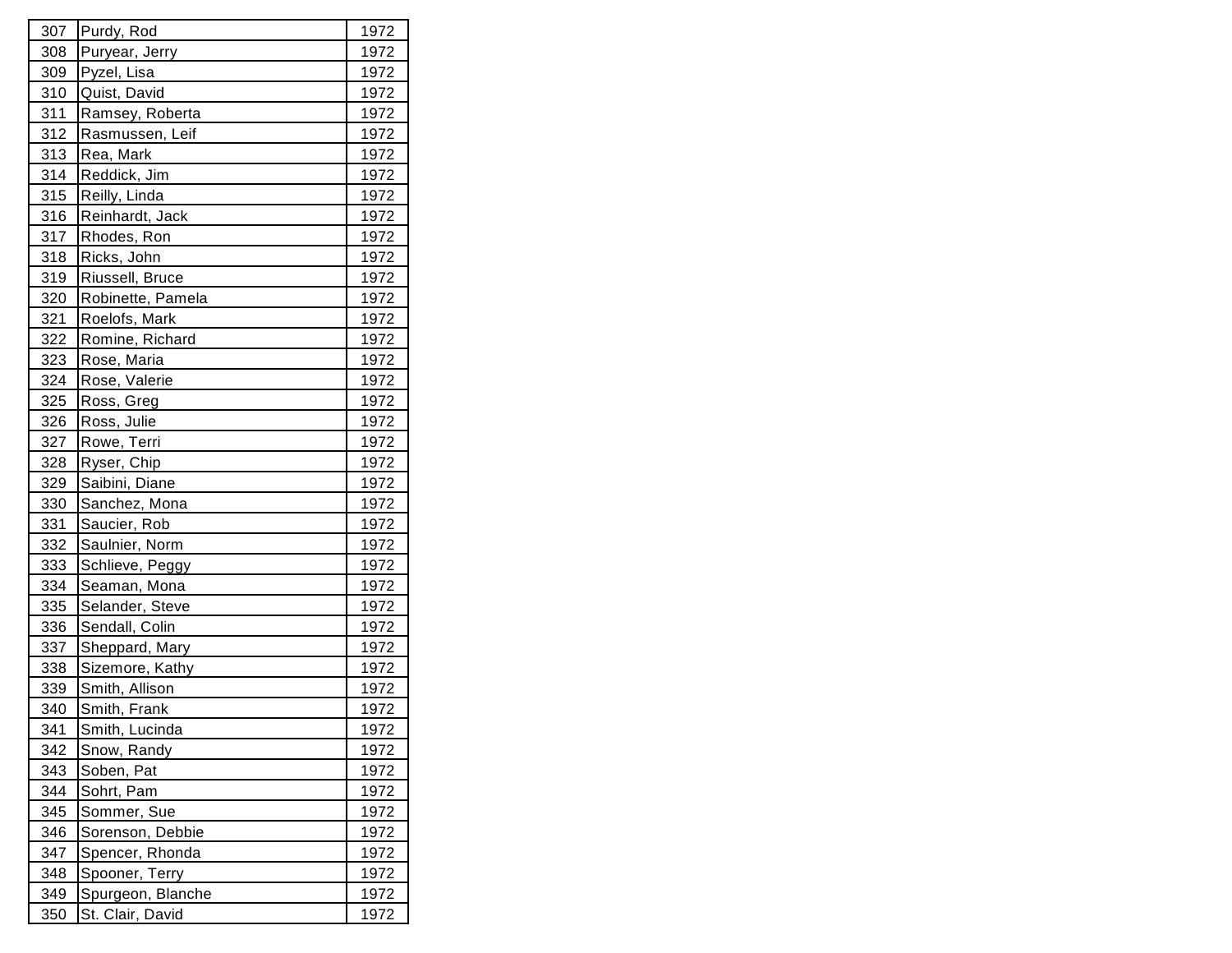| 351 | Stacy, Duke          | 1972         |
|-----|----------------------|--------------|
| 352 | Stepro, Diane        | 1972         |
| 353 | Stewart, Jim         | 1972         |
| 354 | Stewart, Paul        | 1972         |
| 355 | Stone, Karla         | 1972         |
| 356 | Stosic, Sherrie      | 1972         |
| 357 | Stowell, Steve       | 1972         |
| 358 | Streng, Dan          | 1972         |
| 359 | Studebaker, Paul     | 1972         |
| 360 | Sullivan, George     | 1972         |
| 361 | Surber, Kerry        | 1972         |
| 362 | Taylor, Debbie       | 1972         |
| 363 | Taylor, Pat          | 1972         |
| 364 | Thomas, Janice       | 1972         |
| 365 | Thomas, Kim          | 1972         |
| 366 | Thomas, Michelle     | 1972         |
| 367 | Thompson, Karin      | 1972         |
| 368 | Tibolt, Bob          | 1972         |
| 369 | Ticer, Jay           | 1972         |
| 370 | Tippetts, Sue        | 1972         |
| 371 | Tittle, Sharon       | 1972         |
| 372 | Titus, Lisa          | 1972         |
| 373 | Tollestrup, Vickie   | 1972         |
| 374 | Tomburello, Rick     | 1972         |
| 375 | Towers, Paula        | 1972         |
| 376 | Tracy, Terrie        | 1972         |
| 377 | Tuohy, Rob           | 1972         |
| 378 | Tybo, Neil           | 1972         |
| 379 | Ussher, Barbara      | 1972         |
| 380 | Valcarce, Robert     | 1972         |
| 381 | Van der Heydt, Kevin | 1972         |
| 382 | Van Emmerick, Judy   | 1972         |
| 383 | Van Tassel, Patti    | 1972         |
| 384 | Vance, Mike          | 1972         |
| 385 | Vanderberg, Adele    | 1972         |
| 386 | Vogel, Mike          | 1972         |
| 387 | Von Duering, Dana    | <u> 1972</u> |
| 388 | Wacker, Kathryn      | 1972         |
| 389 | Waldren, Carol       | 1972         |
| 390 | Walker, Wayne        | 1972         |
| 391 | Walsh, Jim           | 1972         |
| 392 | Walters, Tom         | 1972         |
| 393 | Ward, Harlan         | 1972         |
| 394 | Warren, Scott        | 1972         |